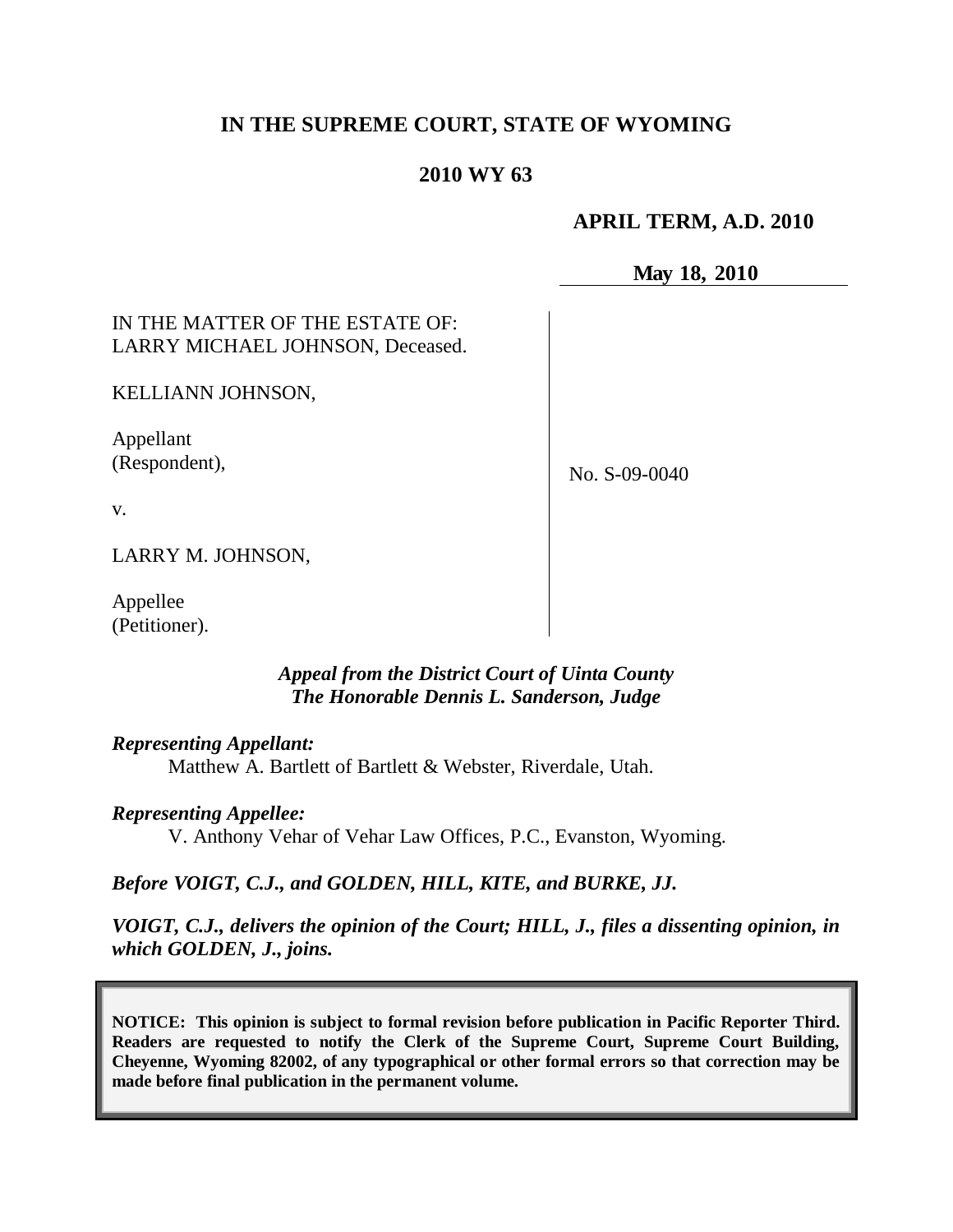#### **VOIGT, Chief Justice.**

[¶1] This is an appeal from a probate court order denying the petition of a decedent"s wife (Wife) to revoke the appointment of the decedent's father (Father) as personal representative of the decedent for the filing of a wrongful death claim. Finding procedural error and an abuse of discretion in the denial of the petition, we reverse and remand for dismissal of the probate proceedings, and for such other and further proceedings that may be pursued by the parties.

#### **ISSUES**

[¶2] 1. Does Wife have standing to challenge the appointment of Father as personal representative of the decedent to file a wrongful death claim?

2. Does the probate code govern appointment of a personal representative under the wrongful death act?

3. If the probate code does not govern appointment of a personal representative under the wrongful death act, what does govern such appointment?

#### **FACTS**

[¶3] Larry Johnson (the decedent) died on March 10, 2008. On September 18, 2008, Father petitioned the probate court to be appointed as the decedent's personal representative for the purpose of filing a wrongful death claim. The probate court granted Father"s petition by an order entered on September 22, 2008. Wife filed a petition seeking revocation of that appointment on October 15, 2008. The probate court heard Wife's petition on November 25, 2008, and denied it by an order entered on January 6, 2009.

#### **DISCUSSION**

### *Does Wife have standing to challenge the appointment of Father as personal representative of the decedent to file a wrongful death claim?*

[¶4] Father did not raise below the question of whether Wife has standing to challenge his appointment as personal representative. Standing, however, is a jurisdictional issue, and it may be raised at any time. *Halliburton Energy Servs., Inc. v. Gunter*, 2007 WY 151, ¶ 10, 167 P.3d 645, 649 (Wyo. 2007); *Hicks v. Dowd*, 2007 WY 74, ¶ 18, 157 P.3d 914, 918 (Wyo. 2007).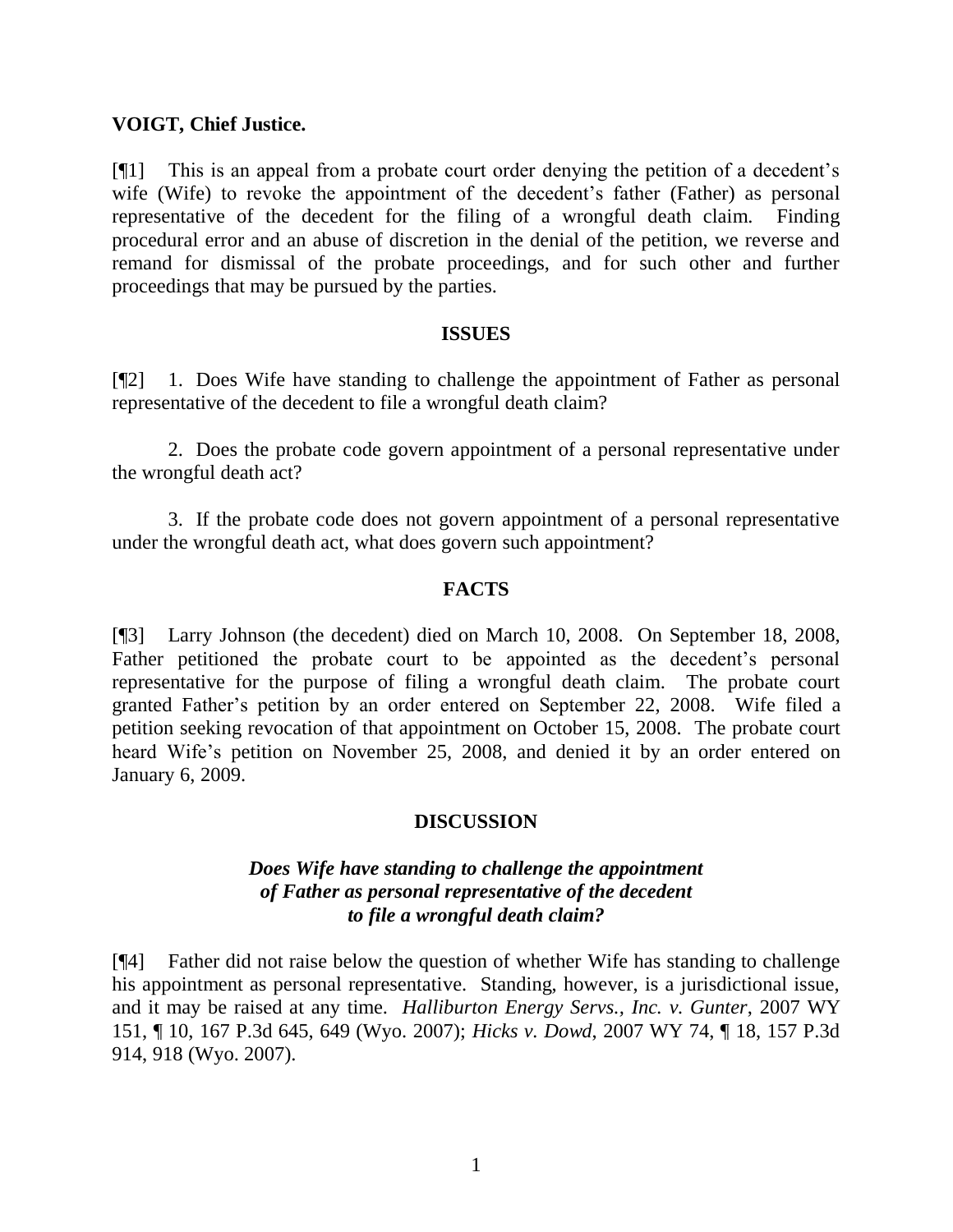"Standing" is short for "standing to sue," which requires a "legally protectable and tangible interest at stake in the litigation." *Olsten Staffing Servs., Inc. v. D.A. Stinger Servs., Inc.*, 921 P.2d 596, 599 (Wyo. 1996) (quoting *Black's Law Dictionary* 1405 (6th ed. 1990)). The phrase "tangible interest" has been equated with the phrase "personal stake in the outcome." *Goshen Irrigation Dist. v. Wyo. State Bd. of Control*, 926 P.2d 943, 947 (Wyo. 1996); *State ex rel. Bayou Liquors, Inc. v. City of Casper*, 906 P.2d 1046, 1048 (Wyo. 1995). The person alleging standing must show a "perceptible," rather than a "speculative" harm from the action; a remote possibility of injury is not sufficient to confer standing. *Sinclair Oil Corp. v. Wyo. PSC*, 2003 WY 22, ¶ 13, 63 P.3d 887, 894-95 (Wyo. 2003).

*Halliburton*, 2007 WY 151, 11, 167 P.3d at 649. The question of standing is a legal issue that we review *de novo*. *Northfork Citizens for Responsible Dev. v. Park County Bd. of County Comm'rs*, 2008 WY 88, ¶ 6, 189 P.3d 260, 262 (Wyo. 2008); *Halliburton*, 2007 WY 151, ¶ 10, 167 P.3d at 649.

[¶5] Father declares that Wife lacks standing to bring this appeal because Wife cannot prove that she will suffer any harm from Father"s appointment as personal representative. Although we have said that "perceptible harm" is an aspect of the concept of standing, we have also used the phrases "personal stake in the outcome" and "tangible interest" in describing standing. *Jolley v. State Loan & Inv. Bd.*, 2002 WY 7, ¶ 6, 38 P.3d 1073, 1076 (Wyo. 2002). Under those standards, we have no trouble declaring that Wife has standing to challenge Father"s appointment. Wife is not only, herself, a potential personal representative and claimant under the wrongful death act, and in first priority as a probate administrator—a factor that will be discussed in more detail below—but she is also the mother of the decedent"s two daughters, who also are likely claimants under the wrongful death act. Given the complexities of a wrongful death action, and given the fact—also to be discussed in more detail below—that the personal representative under the wrongful death act acts as a trustee for the claimants, Wife certainly has a tangible interest in the determination of who will act as personal representative, and she has a personal stake in the outcome of the petition contest.

### *Does the probate code govern appointment of a personal representative under the wrongful death act?*

[¶6] It is necessary at the outset of this discussion to identify the statutes that underlie the dispute. Title 2 of the Wyoming Statutes is entitled "Wills, Decedents" Estates and Probate Code." Chapter 4 of Title 2, entitled "Intestate Succession," provides the procedures for the administration of the estates of those who die without providing for the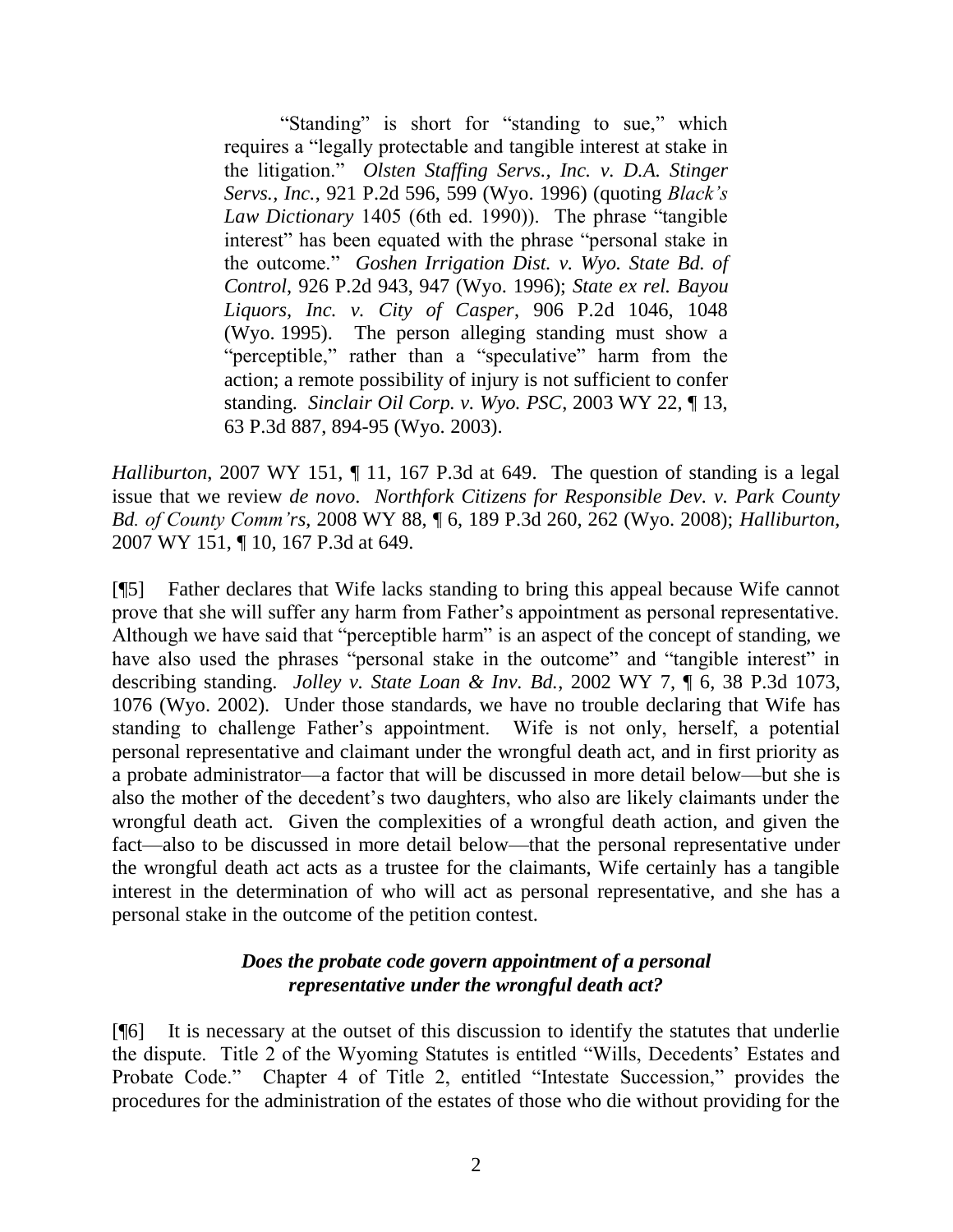distribution of their property via a will. Because those who die intestate have not "made a will," neither have they named an executor to administer their estate. Consequently, the legislature has provided a process for the appointment of the administrator of an intestate estate. As part of that process, Wyo. Stat. Ann. § 2-4-201(a) (LexisNexis 2009) sets forth the order of preference the probate court is to follow in selecting the administrator:

> (a) Administration of the estate of a person dying intestate shall be granted to one (1) or more of the persons mentioned in this section. The relatives of the deceased are entitled to administer only when they are entitled to succeed to his personal estate or some portion thereof. They are entitled to administer in the following order:

> > (i) The surviving husband or wife, or some competent person whom he or she may request to have appointed;

- (ii) The children;
- (iii) The father or mother;
- (iv) The brothers or sisters;
- (v) Repealed by Laws 1987, ch. 129, §§ 1, 2;
- (vi) The grandchildren;

(vii) The next of kin entitled to share in the distribution of the estate;

- (viii) The creditors;
- (ix) Any person legally competent.

[¶7] The other legislative act that lies at the heart of this dispute is the wrongful death act, found not in the probate code, but in the civil code at Wyo. Stat. Ann. §§ 1-38-101 and 102 (LexisNexis 2009). The wrongful death act provides in relevant part as follows: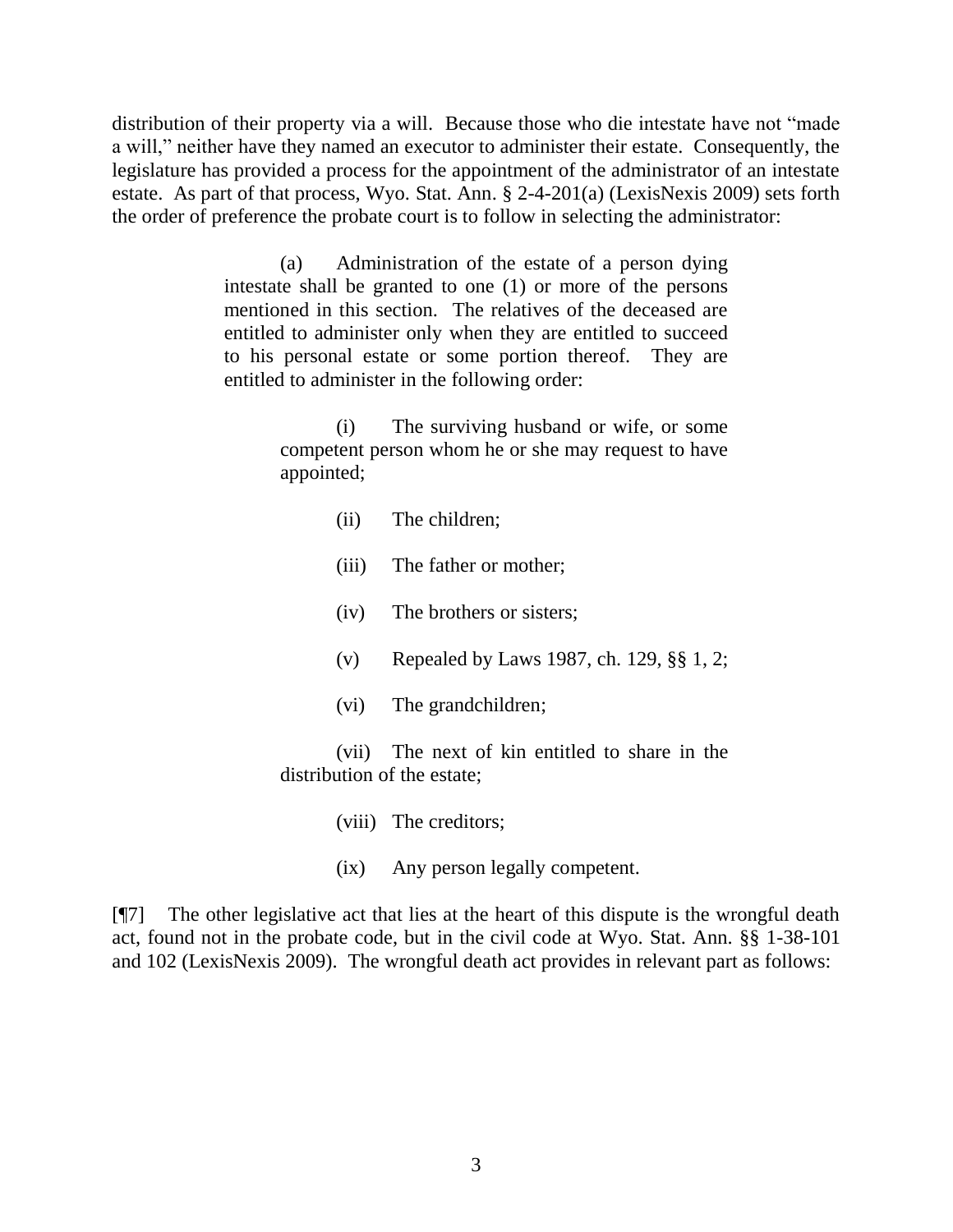**§ 1-38-101. Actions for wrongful death which survive; proceedings against executor or administrator of person liable.**

Whenever the death of a person is caused by wrongful act, neglect or default such as would have entitled the party injured to maintain an action to recover damages if death had not ensued, the person who would have been liable if death had not ensued is liable in an action for damages . . . .

## **§ 1-38-102. Action to be brought by personal representative; recovery exempt from debts; measure and element of damages; limitation of action.**

(a) Every such action shall be brought by and in the name of the personal representative of the deceased person.

. . . .

. . . .

(c) The court or jury, as the case may be, in every such action may award such damages, pecuniary and exemplary, as shall be deemed fair and just. Every person for whose benefit such action is brought may prove his respective damages, and the court or jury may award such person that amount of damages to which it considers such person entitled, including damages for loss of probable future companionship, society and comfort.

[¶8] Inasmuch as this issue involves the intention of the wrongful death statute, we shall apply our customary standard of review:

> In interpreting statutes, our primary consideration is to determine the legislature"s intent. All statutes must be construed in *pari materia* and, in ascertaining the meaning of a given law, all statutes relating to the same subject or having the same general purpose must be considered and construed in harmony. Statutory construction is a question of law, so our standard of review is de novo. We endeavor to interpret statutes in accordance with the legislature"s intent. We begin by making an inquiry respecting the ordinary and obvious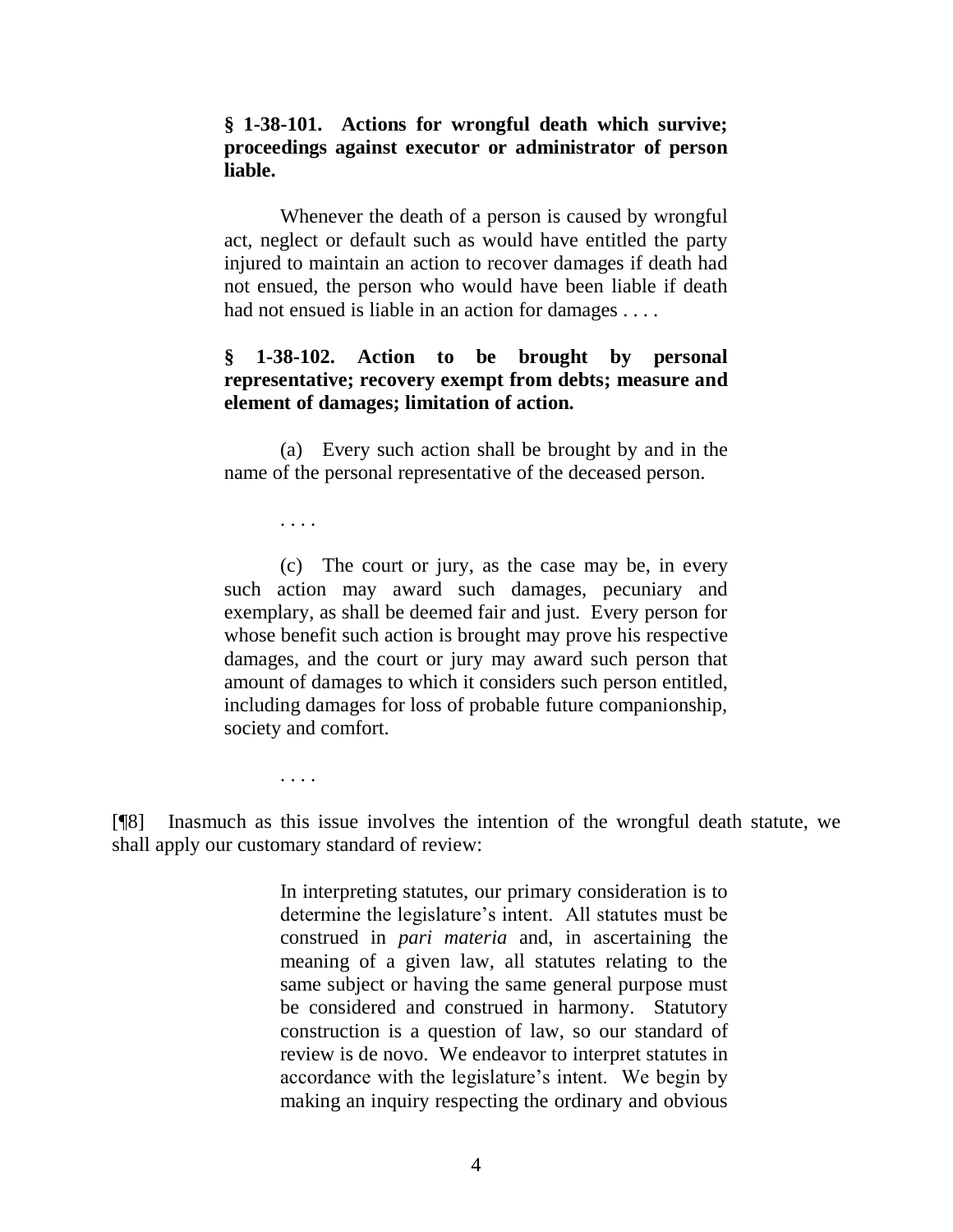meaning of the words employed according to their arrangement and connection. We construe the statute as a whole, giving effect to every word, clause, and sentence, and we construe all parts of the statue in *pari materia*. When a statute is sufficiently clear and unambiguous, we give effect to the plain and ordinary meaning of the words and do not resort to the rules of statutory construction. *Wyoming Board of Outfitters and Professional Guides v. Clark*, 2001 WY 78, ¶ 12, 30 P.3d 36, [41] (Wyo. 2001); *Murphy v. State Canvassing Board*, 12 P.3d 677, 679 (Wyo. 2000). Moreover, we must not give a statute a meaning that will nullify its operation if it is susceptible of another interpretation. *Billis v. State*, 800 P.2d 401, 413 (Wyo. 1990) (citing *McGuire v. McGuire*, 608 P.2d 1278, 1283 (Wyo. 1980)).

Moreover, we will not enlarge, stretch, expand, or extend a statute to matters that do not fall within its express provisions. *Gray v. Stratton Real Estate*, 2001 WY 125, ¶ 5, 36 P.3d 1127, [1128] (Wyo. 2001); *Bowen v. State, Wyoming Real Estate Commission*, 900 P.2d 1140, 1143 (Wyo. 1995).

*Loberg v. Wyo. Workers' Safety & Comp. Div.*, 2004 WY 48, ¶ 5, 88 P.3d 1045, [1048] (Wyo. 2004) (quoting *Board of County Comm'rs of Teton County v. Crow*, 2003 WY 40, ¶¶ 40-41, 65 P.3d 720, [733-34] (Wyo. 2003)). Only if we determine the language of a statute is ambiguous will we proceed to the next step, which involves applying general principles of statutory construction to the language of the statute in order to construe any ambiguous language to accurately reflect the intent of the legislature. If this Court determines that the language of the statute is not ambiguous, there is no room for further construction. We will apply the language of the statute using its ordinary and obvious meaning.

*BP Am. Prod. Co. v. Dep't of Revenue*, 2005 WY 60, ¶ 15, 112 P.3d 596, 604 (Wyo. 2005).

[¶9] The brevity of the wrongful death act has left it open over the years to judicial interpretation, and that interpretation has not always been entirely consistent. *See* Grant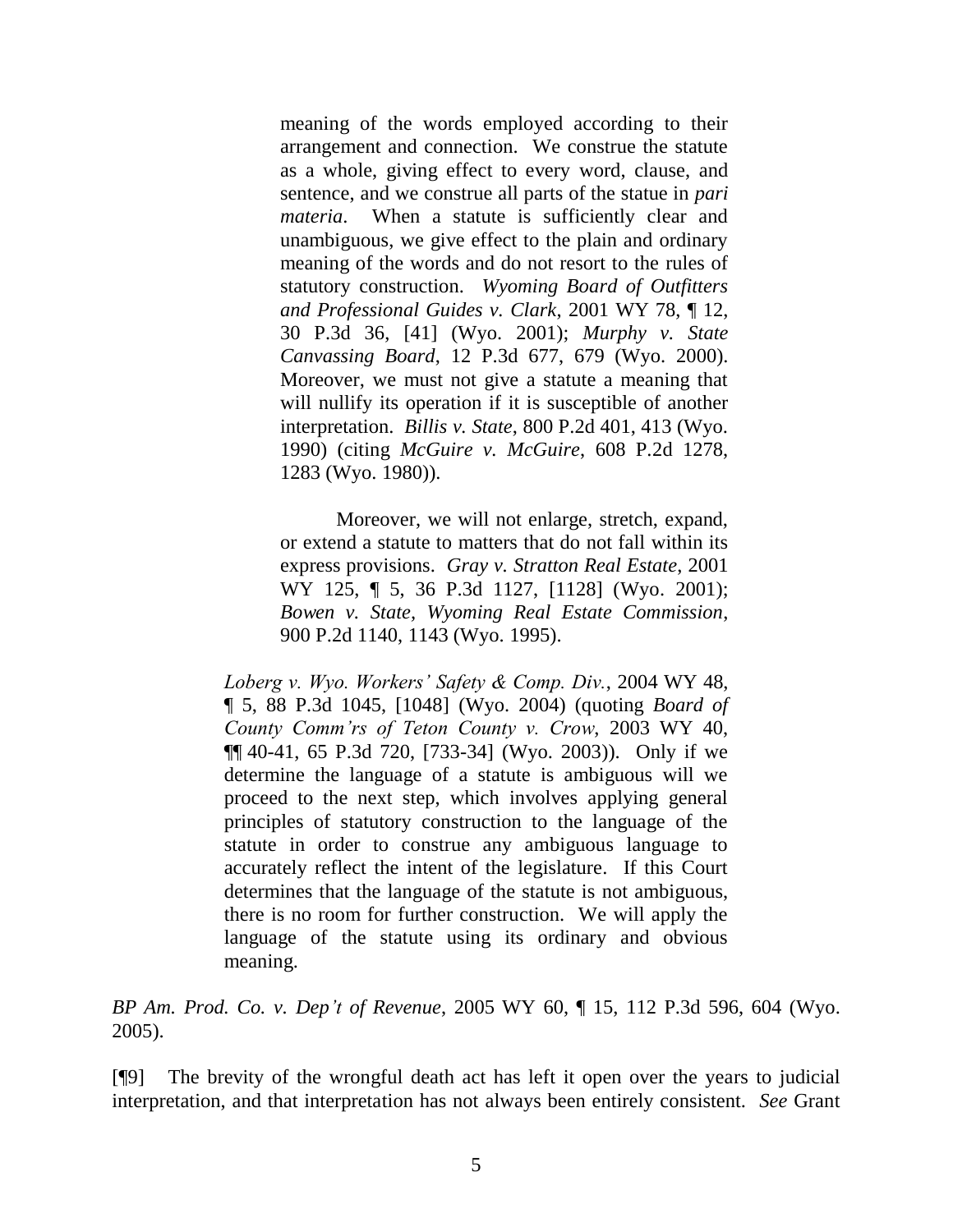Harvey Lawson, *Reconciling the Wyoming Wrongful Death Act with the Wyoming Probate Code: The Legislature's Wake-up Call for Clarification*, 7 Wyo. L. Rev. 409 (2007). Contributing to that confusion has been the transfer of the wrongful death act back and forth between the civil code and the probate code. *See* 1982 Wyo. Sess. Laws, ch. 54, § 7 [at 94]; 1980 Wyo. Sess. Laws, ch. 54, § 1 [at 370-71]; 1977 Wyo. Sess. Laws, ch. 188, § 1 [at 916]. Rather than recite all the iterations and reiterations of our jurisprudence in regard to this issue, we will simply make some observations about the law that should help to show its present status and to illuminate the distinctions between the wrongful death act and the intestate succession statutes.

[¶10] Of primary significance is that the separate purposes of the two statutes are entirely distinct. Although the following commentary relates to statutory intestate descent and distribution priorities, as opposed to statutory intestate administrator priorities, the rationale also fits the latter:

> The purpose of a statute of descent and distribution is to provide for the transmission of title to property upon the death of the owner intestate and to regulate the division of estates among heirs according to principles of equality and equity. The passing of property upon intestacy is pursuant to a statutory will, which determines the property passing as well as the identity of the recipients, and which is considered to be such a distribution as the intestate presumably would have made if he or she had made a will. The general policy is to follow the lead of the natural affections and to consider as most worthy the claims of those who stand nearest to the affections of the intestate. . . .

23 Am. Jur. 2d *Descent and Distribution* § 4 (2002) (footnotes omitted). In other words, the purpose of an intestate succession statute is to provide for distribution of a decedent"s estate in a manner that, in all likelihood, emulates the distribution that would have been chosen by the decedent.

[¶11] We have identified an altogether different purpose for the legislature's adoption of the wrongful death act:

> The purpose of the Wrongful Death Act, "commonly known as Lord Campbell"s Act, was to prescribe limitations and a remedy for a cause of action which did not exist at common law, for at common law the cause of action died with the death of the claimant." *Gengo v. Mardis*, 103 Neb. 164, 170 N.W. 841 (1919). Wyoming adopted the wrongful death act in 1871. *Coliseum Motor Co. v. Hester*, 43 Wyo.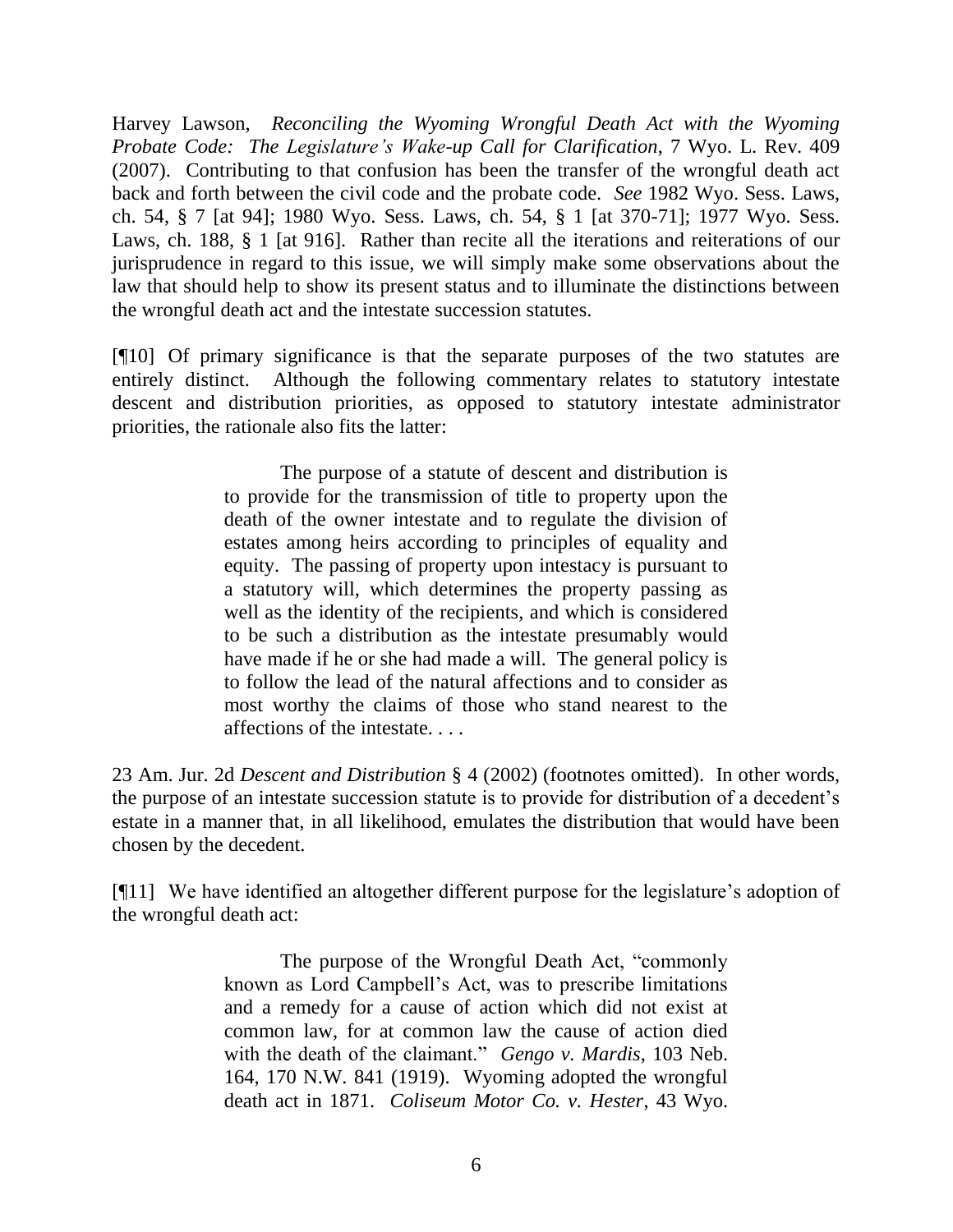298, 305, 3 P.2d 105, 106 (1931). The act was similar to Lord Campbell"s Act and was almost an exact copy of West Virginia"s wrongful death law. *Id*. "In the wrongful death statute, the Wyoming legislature has expressed a social policy that favors compensation to ameliorate the certain damage to relational interests resulting from the death of a family member." *Nulle v. Gillette-Campbell County Joint Powers Fire Bd.*, 797 P.2d 1171, 1175 (Wyo. 1990).

*Corkill v. Knowles*, 955 P.2d 438, 441 (Wyo. 1998).

[¶12] In several cases, this Court has revisited the distinction between these two statutory constructs. For instance, in *Jordan v. Delta Drilling Co.*, 541 P.2d 39, 42 (Wyo. 1975) (footnote omitted), *overruled on other grounds by Wetering v. Eisele*, 682 P.2d 1055, 1062 (Wyo. 1984), we said the following:

> We see no mandate from the legislature that because an administrator is appointed [under the wrongful death act] that this means only heirs may be beneficiaries to the proceeds derived as a result of the action. The administrator acts but in the capacity of a trustee. *Coliseum Motor Co. v. Hester*, 1931, 43 Wyo. 298, 3 P.2d 105. The Wyoming statute authorizing wrongful death actions is part of the civil code of this state and not a part of the probate code. The designation of an administrator is no more than a statutory device to provide a party for a civil action to collect damages and pay them over to the persons entitled. As said in *Ashley v. Read Construction Co.*, D.C. Wyo., 1961, 195 F.Supp. 727, 729, "We must not confuse an administrator acting as a personal representative with an administrator of an estate whose duties and powers are set out in [the probate code]. \* \* \*" The amount of recovery does not become a part of the decedent"s estate. *Tuttle v. Short*, 1930, 42 Wyo. 1, 18, 288 P. 524, 529, 70 A.L.R. 106, 112. This is true even though the administrator or executor must bring the action. *Bircher v. Foster*, Wyo. 1963, 378 P.2d 901, 902.

*See also DeHerrera v. Herrera*, 565 P.2d 479, 482 (Wyo. 1977).

[¶13] The central theme of these cases is that an intestate estate probate code administrator and a wrongful death action civil code personal representative have different functions and different duties, and that there is not, and should not be, any necessary connection between them. Unfortunately, in *Bircher v. Foster*, 378 P.2d 901,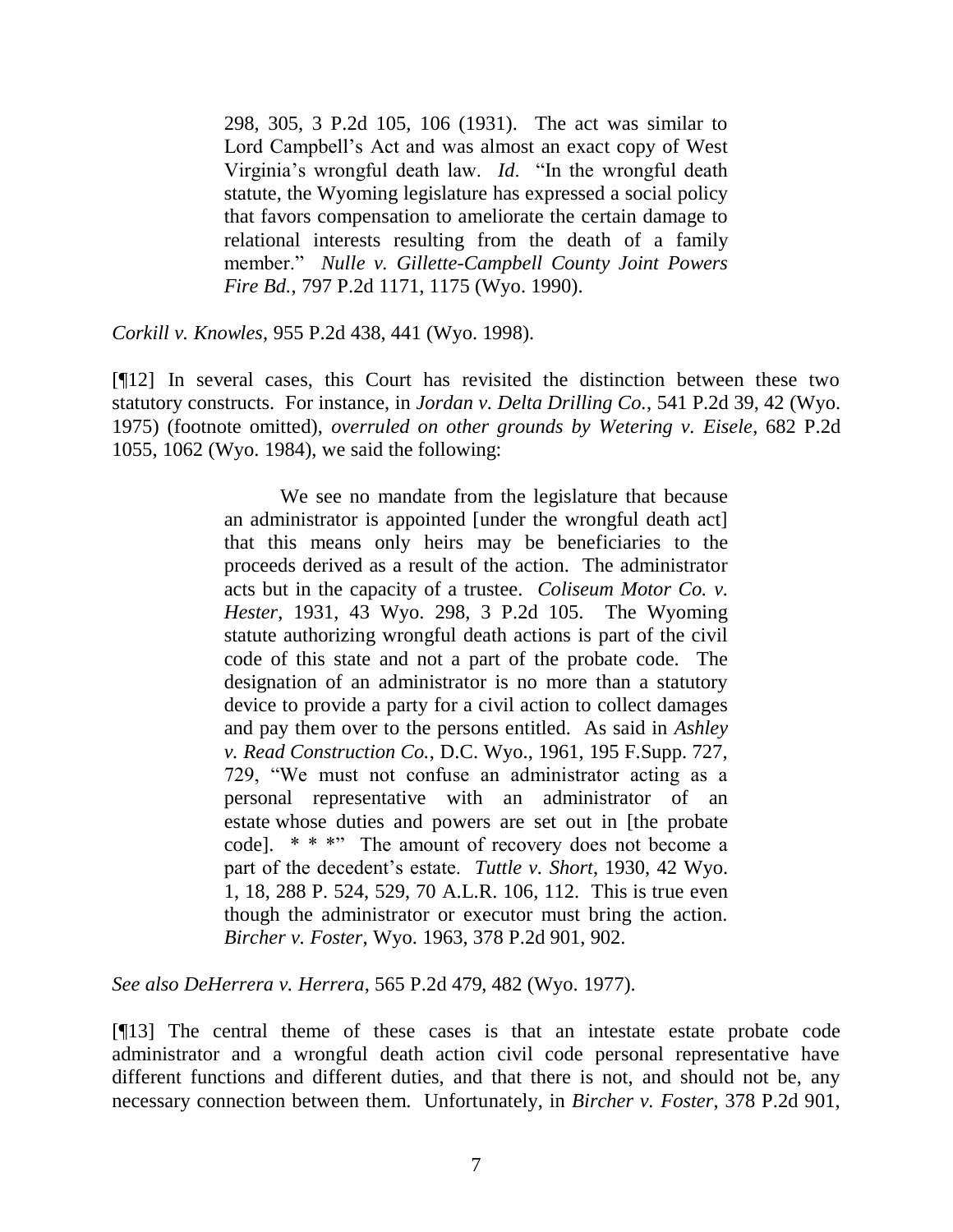902 (Wyo. 1963), while acknowledging that the wrongful death act then in effect "is anomalous in some respects and leaves certain unanswered questions," this Court held that "the only person who could bring an action for wrongful death was the personal representative of the deceased, *the executor or administrator of decedent's estate*." (Emphasis added.) We went even further and announced that "there is no authority in this State either by statute or decision whereby a district court, unless sitting in probate, would be authorized to appoint a father as the personal representative of a deceased son for the purposes of a death action." *Id*. at 903.

[¶14] Although *Bircher* may have been a viable construction of the statutes as they stood at that time, it is now clear that a wrongful death action is not to be processed under the probate code, but rather is to be processed just like any other civil action. *Bircher* is overruled prospectively to the extent that it requires a wrongful death action to be brought in probate court, and to the extent that it requires a wrongful death personal representative to be the administrator or executor of the decedent's estate in probate.<sup>1</sup> In reaching those conclusions, we find Wyo. Stat. Ann. § 1-38-102(a) to be unambiguous. The statute, which is part of the civil code and which serves a purpose unlike the purposes of the probate code, requires wrongful death claims to be brought by one person, called a personal representative of the deceased person, rather than by the multitude of persons who may be claimants under Wyo. Stat. Ann. § 1-38-102(c). The logical inference incorporated into the statutory language, in order to apply the most reasonable intent to the words used, is that the district court, at the outset of a wrongful death action, must appoint the personal representative in whose name the complaint will be filed. There is no ambiguity within the statute; it is the attempt to incorporate probate code concepts into the statute that potentially creates an ambiguity.<sup>2</sup>

[¶15] We must keep in mind the appropriate role of this Court in interpreting statutes. In addition to the general rules of statutory construction set forth above (*see supra* ¶ 8), we note the particular admonition that "[w]e will not insert language into the statutes that the legislature omitted." *Merrill v. Jansma*, 2004 WY 26, ¶ 29, 86 P.3d 270, 285 (Wyo.

 <sup>1</sup> In 1963, when *Bircher* issued, there was a connection within the wrongful death act to the intestacy statutes:

Every such action shall be brought by, and in the name of, the personal representative of such deceased person; and the amount received in every such action shall be distributed to the parties and in the proportions provided by law, in relation to the distribution of personal estates left by persons dying intestate. . . .

Wyo. Stat. Ann. § 1-1066 (Michie 1957).

 $2\text{ We have focused our attention in this case upon concepts of the intersection because the decoder in the context of the context.}$ this case died intestate, and because many of the cases that previously have reviewed this statute have applied intestacy concepts to the question of who has a right to be a beneficiary under Wyo. Stat. Ann. § 1-38-102(c). If probate code appointment procedures applied to Wyo. Stat. Ann. § 1-38-102, however, there is no reason that those procedures would not also include executors performing in testate estates.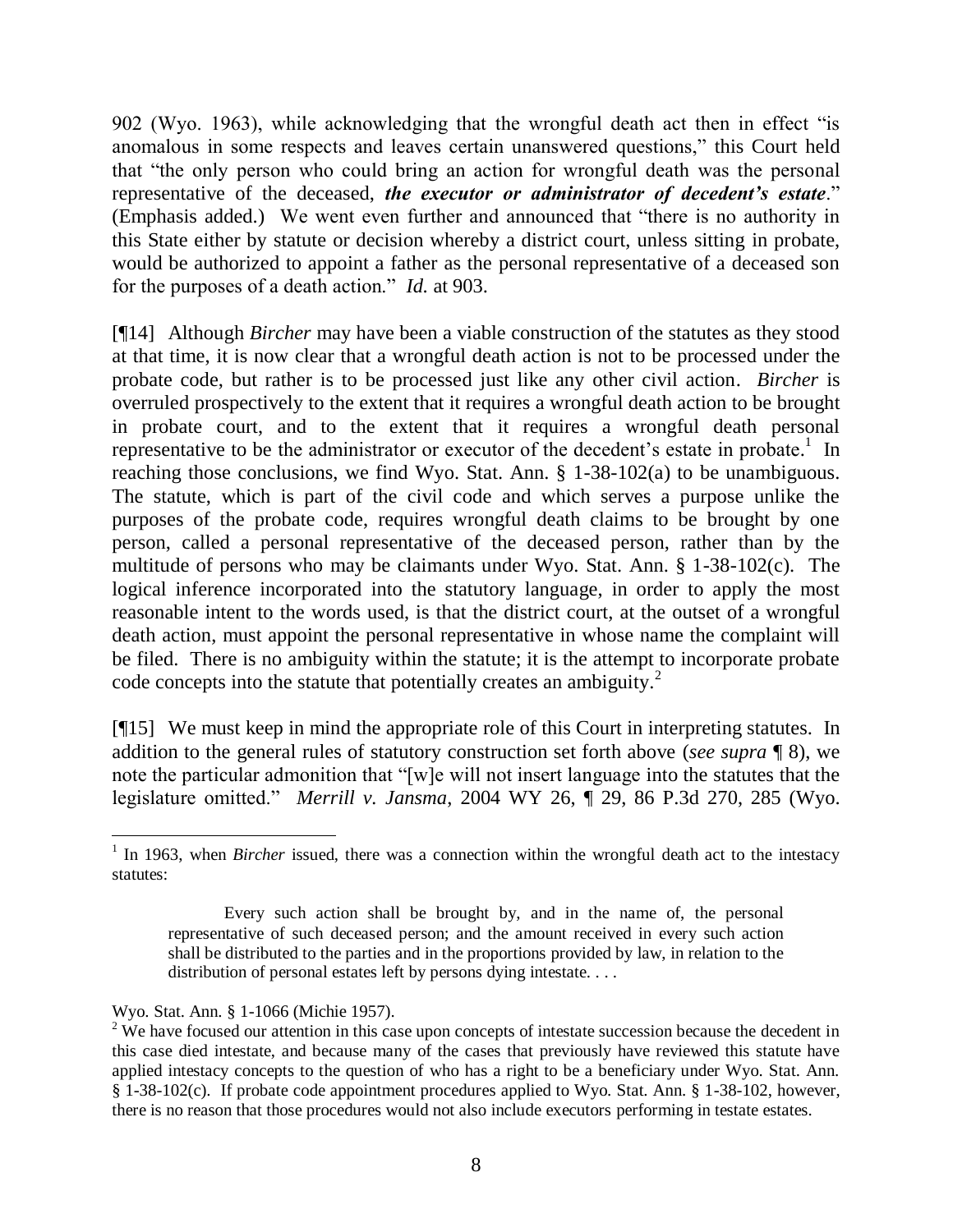2004). Long ago, the federal district court for the District of Wyoming followed that very precept in holding that, inasmuch as Wyoming"s wrongful death act does not require the personal representative to be a resident of Wyoming, it was not up to the courts to insert that requirement. *Ashley v. Read Constr. Co.,* 195 F.Supp. 727, 729 (Wyo. 1961). Today, we merely expand upon that observation by holding that, inasmuch as Wyoming"s wrongful death act does not require the personal representative to be the probate estate"s administrator or executor, it is not up to this Court to insert that requirement. We reiterate, perhaps unnecessarily, that a reasonable reading of the wrongful death act does not require incorporation of probate code concepts. A wrongful death action may be appropriate even in circumstances where there is no reason whatever to establish a probate, testate or intestate. There may be no estate to probate, despite the need for a wrongful death personal representative. In that situation, it would be absurd to open a probate, and we ascribe to legislation reasonable, rather than absurd or futile intent. *Hede v. Gilstrap*, 2005 WY 24, ¶ 6, 107 P.3d 158, 163 (Wyo. 2005); *Bd. of County Comm'rs of County of Laramie v. City of Cheyenne*, 2004 WY 16, ¶ 27, 85 P.3d 999, 1007 (Wyo. 2004).

[¶16] Interestingly enough, the district court came to this same conclusion—that the appointment of a wrongful death act personal representative had nothing to do with the appointment of an executor or administrator under the probate code—and he denied Wife's petition primarily on the ground that, with no applicable probate code preference for Wife"s appointment under Wyo. Stat. Ann. § 1-38-102(a), Father could continue to serve as the personal representative. Having correctly determined that the wrongful death act appointment of a personal representative was not the appointment of a probate code estate administrator, the district court should have dismissed this probate code action, and should not have allowed Father"s appointment to stand.

# *If the probate code does not govern appointment of a personal representative under the wrongful death act, what does govern such appointment?*

[¶17] A significant problem with this case as it presently exists is that, after "[f]inding no statute or persuasive authority stating exactly whom must be appointed to be the personal representative of the decedent for purpose of bringing a wrongful death claim on behalf of the wrongful death claimants," the district court applied no criteria of any kind to the appointment. The appointment of a personal representative is a discretionary act, which discretion should be informed by a review of the purposes of the statute, and by a review of the qualifications of the petitioner in relation to those purposes. In particular, because the personal representative will act as a trustee on behalf of the beneficiaries, inquiry should be made into the relationship of the petitioner to the beneficiaries. The timeliness of the filing of a petition for appointment, or the filing of a petition contesting that appointment, should be considered, especially given the relatively short period of limitations established within the wrongful death act.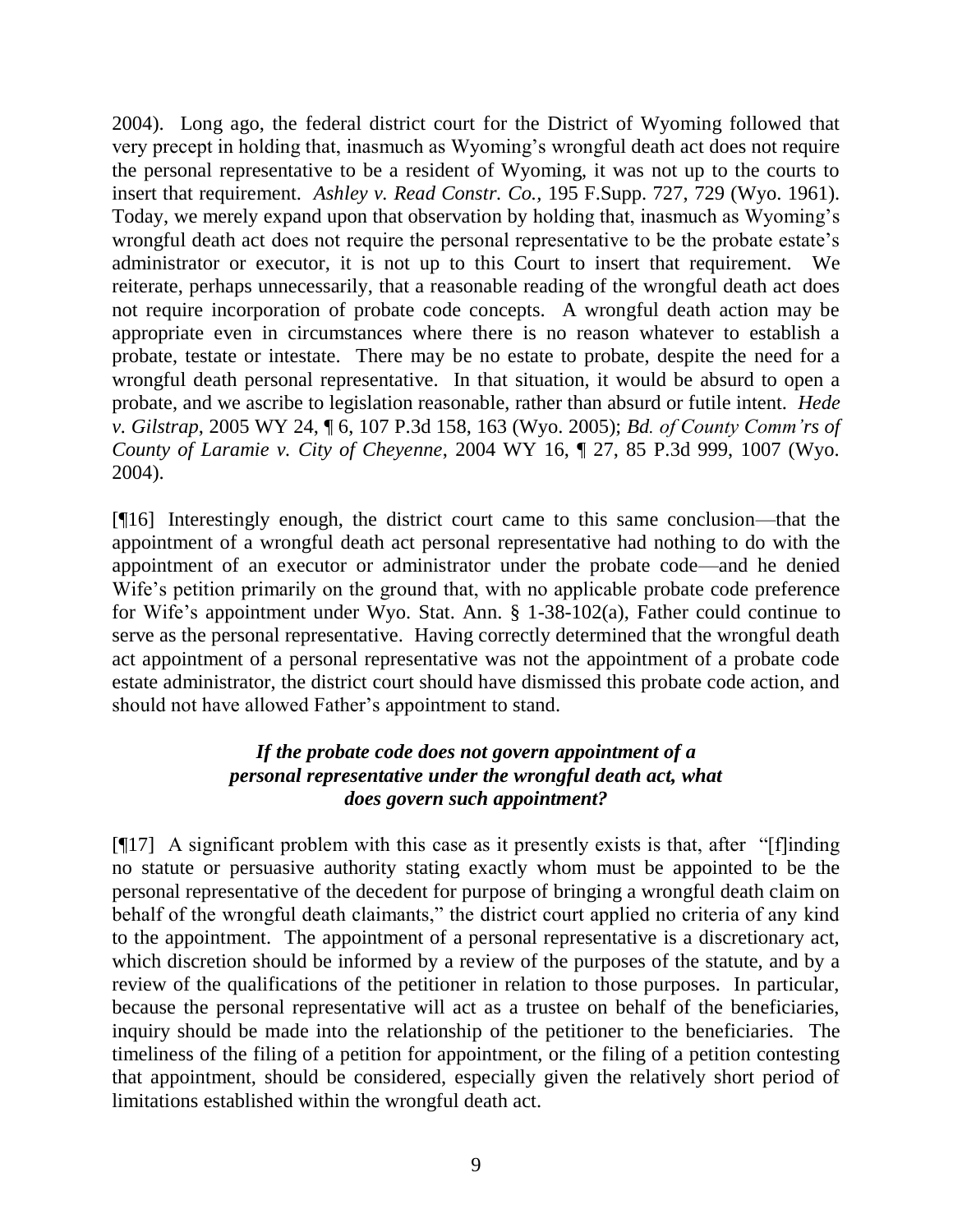[¶18] Even though it is not controlling, one of the factors the district court should consider, particularly if the proposed appointment is contested, is the priority list contained in Wyo. Stat. Ann. § 2-4-201(a). *See Halliburton*, 2007 WY 151, ¶ 8 n.2, 167 P.3d at 649 n.2. That statutory list reflects legislative policy as to the order of significant human relationships, and as such, it is a useful tool in considering suitability to act as personal representative. Because the filing of a wrongful death action presupposes that the personal representative intends to pursue a civil action against the alleged wrongdoer, the district court should also consider the petitioner"s financial and physical ability to do so, his or her geographic location, his or her intentions in regard to legal representation, and his or her stake in the outcome. Given the potential in a wrongful death action that a multitude of claimants may be coupled with a limited damages recovery, the issue of family harmony or disharmony may likewise be important in the selection of a personal representative.

[¶19] In many recent cases, we have discussed judicial discretion and its abuse in the following terms:

> "We recently clarified the definition of abuse of discretion when we said the core of our inquiry must reach "the question of reasonableness of the choice made by the trial court." *Vaughn v. State*, 962 P.2d 149, 151 (Wyo. 1998). "Judicial discretion is a composite of many things, among which are conclusions drawn from objective criteria; it means a sound judgment exercised with regard to what is right under the circumstances and without doing so arbitrarily or capriciously." *Id*. (quoting *Byerly v. Madsen*, 41 Wash. App. 495, 704 P.2d 1236, 1238 (Wash. App. 1985)); *Basolo* [*v. Basolo*], 907 P.2d [348,] 353 [(Wyo. 1995)]. We must ask ourselves whether the district court could reasonably conclude as it did and whether any facet of its ruling was arbitrary or capricious."

*Cobb v. Cobb*, 2 P.3d 578, 579 (Wyo. 2000) (quoting *Thomas v. Thomas*, 983 P.2d 717, 719 (Wyo. 1999)).

*MAM v. State Dep't of Family Servs.*, 2004 WY 127, ¶ 10, 99 P.3d 982, 984 (Wyo. 2004). In exercising its discretion, the district court must determine each case on its peculiar facts, and must consider all of the circumstances before it. *Shepard v. State*, 720 P.2d 904, 905 (Wyo. 1986); *Gale v. State*, 792 P.2d 570, 601 (Wyo. 1990) (Urbigkit, J., dissenting). A failure to consider alternatives is a failure to exercise discretion, and is,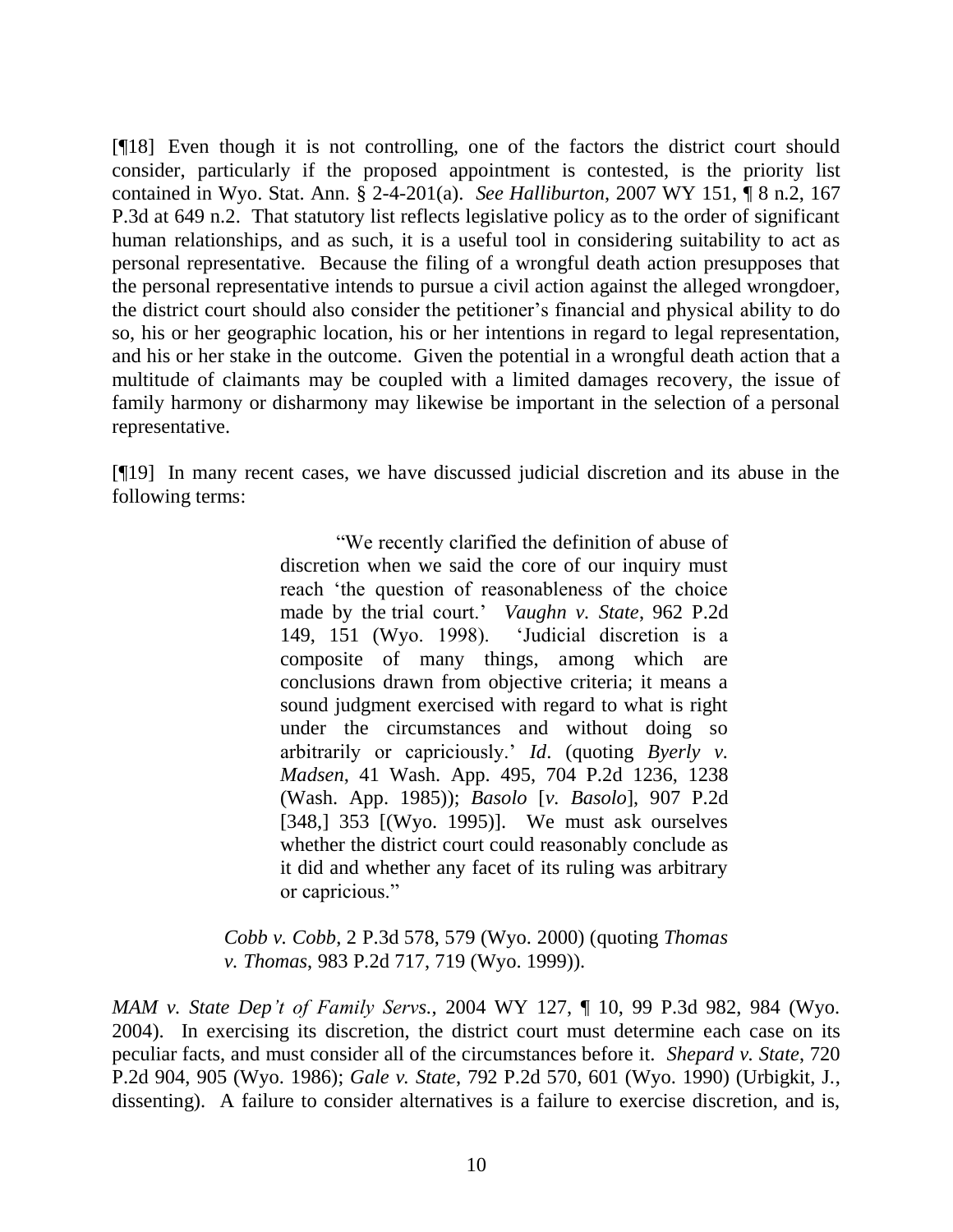therefore, an abuse of discretion. *Carroll v. Law*, 2005 WY 44, ¶ 6, 109 P.3d 544, 546 (Wyo. 2005); *Steele v. Steele*, 2005 WY 33, ¶ 11, 108 P.3d 844, 848 (Wyo. 2005); *Martin v. State*, 720 P.2d 894, 897 (Wyo. 1986). Therein lies the rub in the instant case: the district court abused its discretion by not exercising it.

[¶20] The only test of who is appointed as personal representative, despite the lack of guidance within the wrongful death act, cannot simply be who first gets to the courthouse. There is some hint in the record that just such a race occurred in this case. In her petition, Wife alleges that Father did not provide her notice of the filing of his petition. Upon remand, the district court should consider that lack of notice, if it is true, and the reason for it, as another factor in making the appointment.

### **CONCLUSION**

[¶21] Wife has standing to contest the appointment of Father as personal representative of the decedent under the wrongful death act because she has a tangible interest in and a personal stake in the outcome of the action. A personal representative under the wrongful death act should be appointed by the district court within that action, rather than in a separate probate action. In making that appointment, the district court should consider the functions and purposes of the wrongful death act in light of the facts and circumstances relating to the petitioner and anyone contesting the appointment.

[¶22] Reversed and remanded for dismissal of the probate code action and for such other and further proceedings that may be pursued by the parties.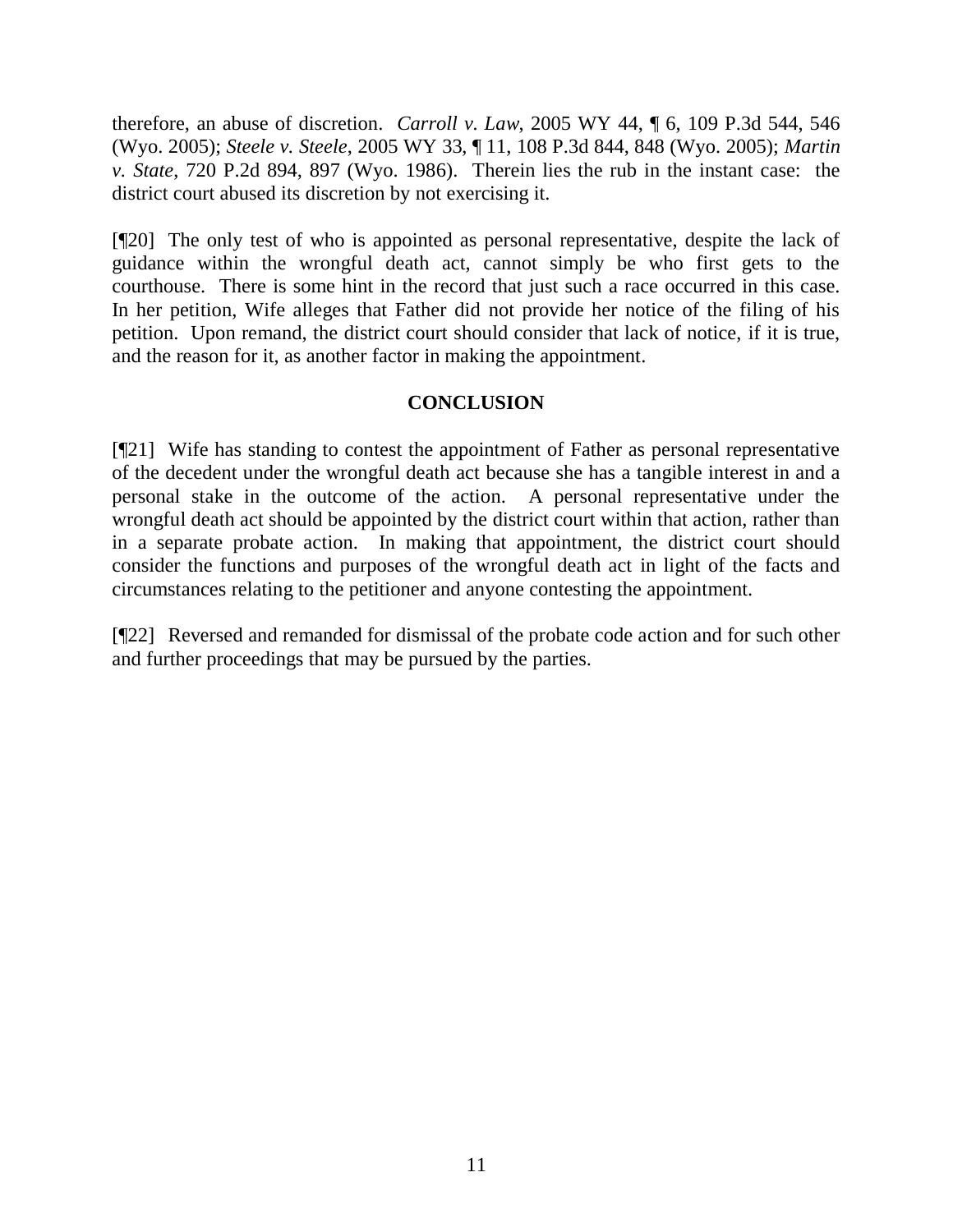**HILL, Justice,** dissenting, with whom **GOLDEN, Justice**, joins.

[¶23] I respectfully dissent. For so long as the wrongful death statute has existed in this state, there can be no legitimate doubt or ambiguity, whatsoever, that by its use of the phrase "personal representative," the legislature intended that it have the same meaning as that expressed in Wyo. Stat. Ann. § 2-4-201:

### **§ 2-4-201. Persons entitled to administer.**

(a) Administration of the estate of a person dying intestate shall be granted to one (1) or more of the persons mentioned in this section. The relatives of the deceased are entitled to administer only when they are entitled to succeed to his personal estate or some portion thereof. They are entitled to administer in the following order:

> (i) The surviving husband or wife, or some competent person whom he or she may request to have appointed;

> > (ii) The children;

(iii) The father or mother;

(iv) The brothers or sisters;

(v) Repealed by Laws 1987, ch. 129, §§ 1, 2.

(vi) The grandchildren;

(vii) The next of kin entitled to share in the distribution of the estate;

(viii) The creditors;

(ix) Any person legally competent. [Emphasis

added.]

[¶24] For the first 100 years of its life in the Wyoming Statutes, the wrongful death statute used this language:

> Every such wrongful death action shall be brought by and in the name of the personal representative of the deceased person; and the amount recovered shall be distributed to the parties in the proportions provided by law, in relation to the distribution of personal estates left by persons dying intestate.

Compiled Laws of Wyoming 1876, ch. 39, § 2; Rev. Statutes 1887, § 2364; Rev. Statutes 1899, § 3449; 1909 Wyo. Sess. Laws, ch. 3, § 1; Wyoming Compiled Statutes 1910, § 4292; Wyoming Compiled Statutes 1920, § 5561; Rev. Statutes 1931, § 89-404; 1939 Wyo. Sess. Laws, ch. 104, § 1; Wyoming Compiled Statutes 1945, § 3-404; 1947 Wyo. Sess. Laws, ch. 132 § 1, Wyo. Stat. 1957, § 1-1066; 1973 Wyo. Sess. Laws, ch. 139, § 1.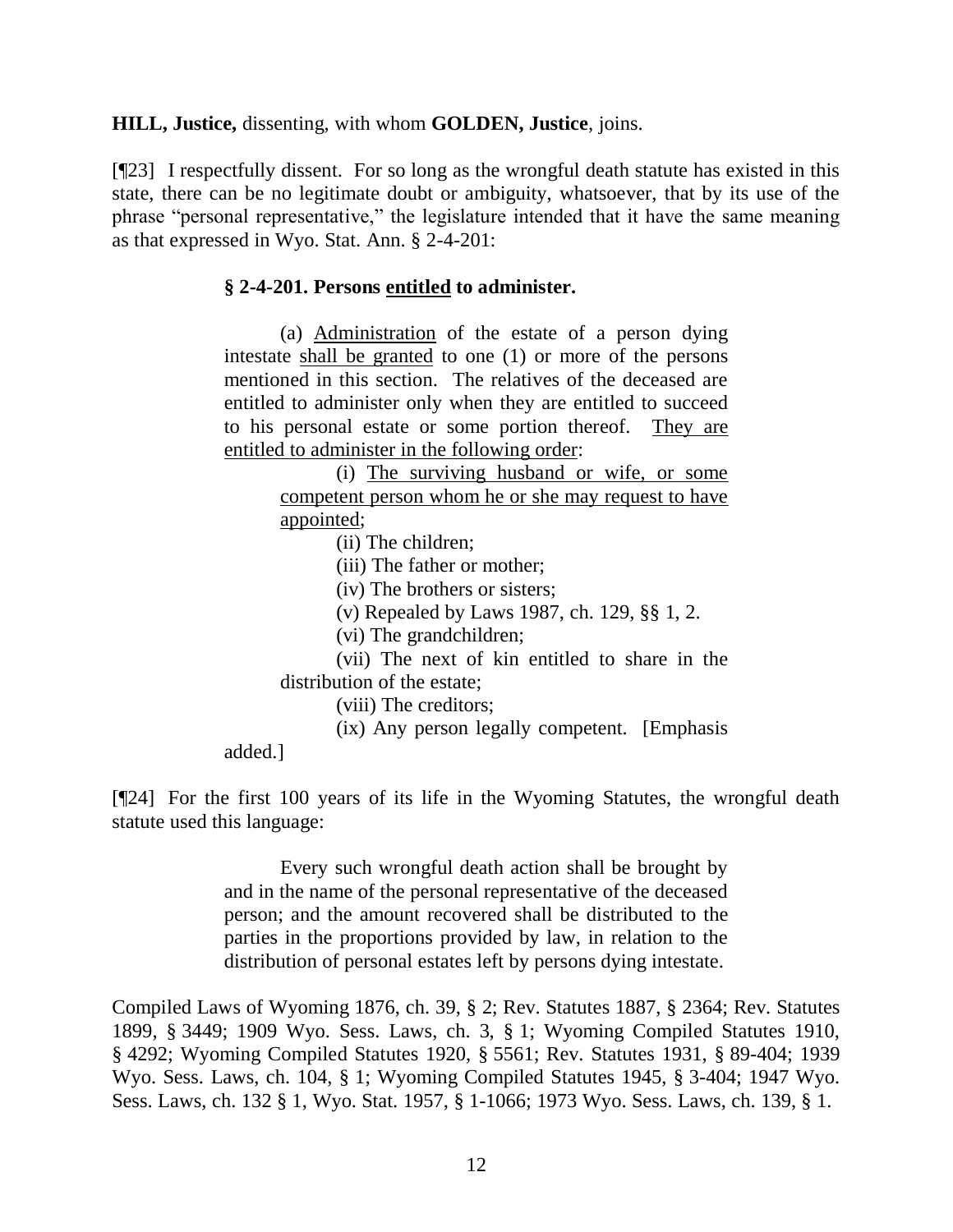[¶25] The statutes as they now appear first show up in 1977. 1977 Wyo. Sess. Laws, ch. 188, § 1 at 916. In 1980 those statutes were moved to Title 2 (Probate Code). Wyo. Stat. §§ 2-14-201 and 202, 1980 Wyo. Sess. Laws, ch. 54, sub-chapter 14, Article 1 at 370-71. In 1982, they were removed from the Probate Code and put back into the place where they are found today. 1982 Wyo. Sess. Laws, ch. 54, § 7. The apparent reason for that quick about-face is the presence of the statutory provision making the award of damages in a wrongful death suit immune from claims of creditors under the Probate Code. Perhaps, the above history serves to explain some of the problems and unnecessary complexities that have arisen over the years. Grant Harvey Lawson, *Reconciling the Wyoming Wrongful Death Act with the Wyoming Probate Code: The Legislature's Wake-up Call for Clarification*, 7 Wyo. L. Rev. 409 (2007).

[¶26] However, the mere fact that confusion in this regard has been created, where none rightfully exists, does not justify applying rules of statutory construction to dilute what the legislature clearly intended by "personal representative:"

> Each word of a statute is to be afforded meaning, with none rendered superfluous. *Jessen v. Burry*, 13 P.3d 1118, 1120 (Wyo. 2000). Further, the meaning afforded to a word should be that word"s standard popular meaning unless another meaning is clearly intended. *Soles v. State*, 809 P.2d 772, 773 (Wyo.1991). If the meaning of a word is unclear, it should be afforded the meaning that best accomplishes the statute"s purpose. *Radalj v. Union Savings & Loan Ass'n*, 59 Wyo. 140, 138 P.2d 984, 996 (1943).

*In re MN*, 2007 WY 189, 14, 171 P.3d 1077, 1080 (Wyo. 2007). The phrase "personal representative" is used several times in Title 1 of Wyoming Statutes Annotated and elsewhere throughout the statutes, as well. In all instances, except a limited few, its meaning can be readily traced to § 2-4-201(a) (see Wyo. Stat. Ann. §§ 9-1-103, 9-1- 207(b), and 17-16-850 for the exceptions).

[¶27] Instead of accepting the meaning that is clearly intended by the governing statute, the majority would turn the appointment of the "personal representative," in a wrongful death case, over to the broad discretion of the district court, which essentially means that the statutory priority generally accorded to a spouse (or spouse"s designee) disappears. The rule that I espouse in this dissent is the most reasonable and rational resolution available to this Court. In support of that proposition, I refer the Court to 22A Am. Jur. 2d *Death* § 81 (2003):

> According to the provisions of many wrongful-death statutes, the persons for whose benefit the action may be